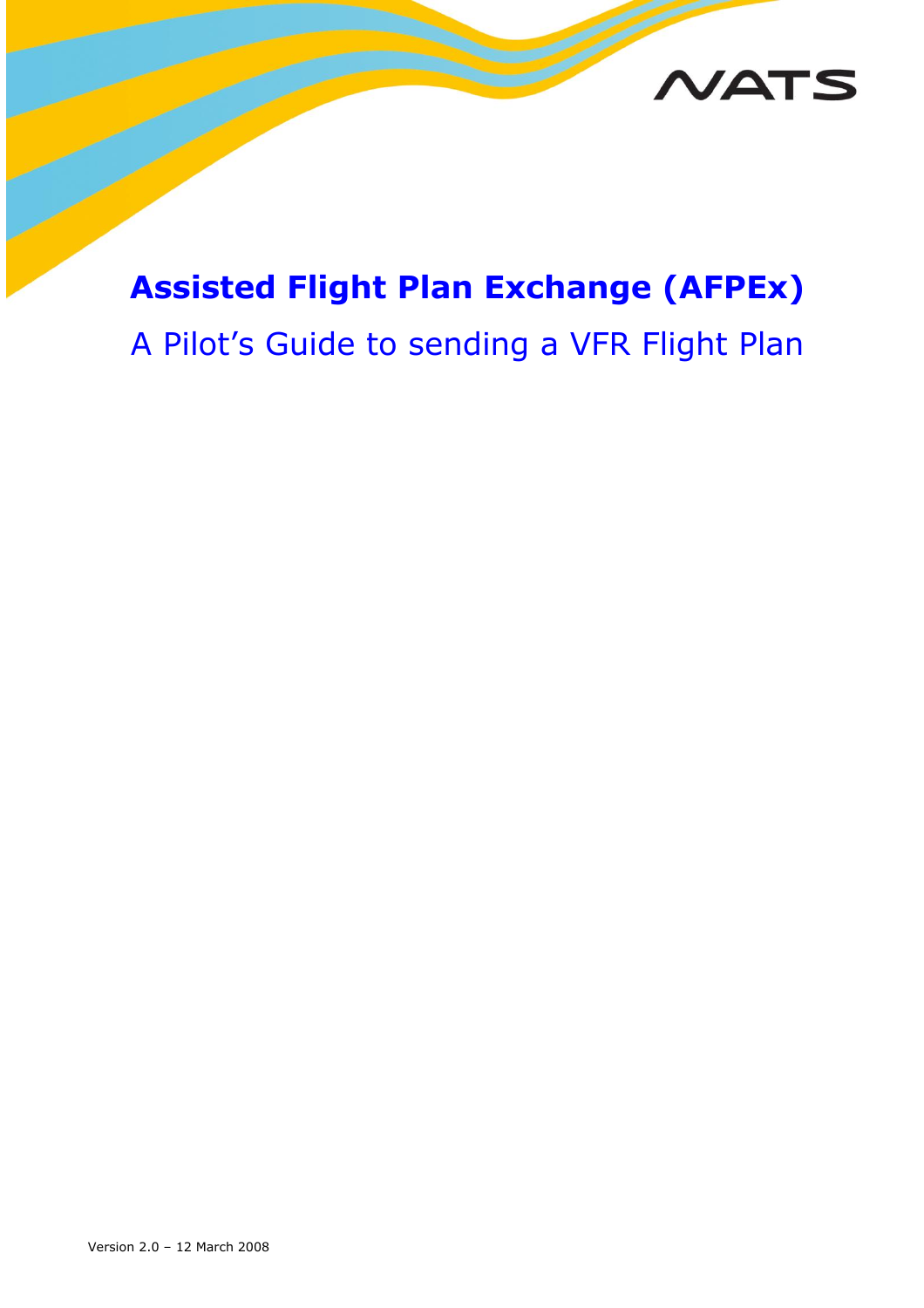### **Logging on**

**Logging on:** Open web browser. Enter **[www.flightplanningonline.co.uk](http://www.flightplanningonline.co.uk/)** Press the return key. Select **Login**

| <b>G</b> · Google<br>http://www.flightplanningonline.co.uk<br>$\blacktriangledown$<br>LBI<br>NATS Assisted Flight Plan Exchange<br><b>/ATS</b><br>A NATS microsite to support AFPEx users<br><b>Welcome to the NATS AFPEX microsite</b><br>Menu<br>About AFPEx. The Assisted Flight Plan Exchange (AFPEx) is an internet<br>Home<br>based flight planning system. AFPEx is designed for the filing of Flight Plans<br>Applying for an AFPEx account<br>and related messaging via the Aeronautical Fixed Telecommunication<br>Network (AFTN), directly from your desktop or laptop computer. Approved<br>Login<br>users who are registered and operating within the UK, will be given a<br><b>Useful links</b><br>unique Login, password, and an AFTN address.<br>Help<br>Once you have been assigned your AFTN address you will be able to, using<br>the AFPEx interface, send Air Movement and Administration messages to | Contacts<br>other AFTN connected stations worldwide. The system is built around a<br>highly stable multi-server platform and has a Fax backup facility. The<br>system and support is available 24 hours a day 365 days a year.<br>Terms of use : Contact us<br>Done<br><b>NATS AFPEx Terminal</b><br>ATS<br><b>ATFM</b><br>View<br>System<br><b>Retrieval</b><br>Help<br>COMSOFT<br><b>NATS AFPEx Terminal</b><br>Please fill in username, and password. | NATS AFPEx - Mozilla Firefox<br>Eile<br>Edit<br>View | History<br>Bookmarks<br>Tools<br>Help |  |
|----------------------------------------------------------------------------------------------------------------------------------------------------------------------------------------------------------------------------------------------------------------------------------------------------------------------------------------------------------------------------------------------------------------------------------------------------------------------------------------------------------------------------------------------------------------------------------------------------------------------------------------------------------------------------------------------------------------------------------------------------------------------------------------------------------------------------------------------------------------------------------------------------------------------------|----------------------------------------------------------------------------------------------------------------------------------------------------------------------------------------------------------------------------------------------------------------------------------------------------------------------------------------------------------------------------------------------------------------------------------------------------------|------------------------------------------------------|---------------------------------------|--|
|                                                                                                                                                                                                                                                                                                                                                                                                                                                                                                                                                                                                                                                                                                                                                                                                                                                                                                                            |                                                                                                                                                                                                                                                                                                                                                                                                                                                          |                                                      |                                       |  |
|                                                                                                                                                                                                                                                                                                                                                                                                                                                                                                                                                                                                                                                                                                                                                                                                                                                                                                                            |                                                                                                                                                                                                                                                                                                                                                                                                                                                          |                                                      |                                       |  |
|                                                                                                                                                                                                                                                                                                                                                                                                                                                                                                                                                                                                                                                                                                                                                                                                                                                                                                                            |                                                                                                                                                                                                                                                                                                                                                                                                                                                          |                                                      |                                       |  |
|                                                                                                                                                                                                                                                                                                                                                                                                                                                                                                                                                                                                                                                                                                                                                                                                                                                                                                                            |                                                                                                                                                                                                                                                                                                                                                                                                                                                          |                                                      |                                       |  |
|                                                                                                                                                                                                                                                                                                                                                                                                                                                                                                                                                                                                                                                                                                                                                                                                                                                                                                                            |                                                                                                                                                                                                                                                                                                                                                                                                                                                          |                                                      |                                       |  |
|                                                                                                                                                                                                                                                                                                                                                                                                                                                                                                                                                                                                                                                                                                                                                                                                                                                                                                                            | OPS2<br>Password<br>                                                                                                                                                                                                                                                                                                                                                                                                                                     |                                                      | Username                              |  |

Enter your **Username** and your **Password**, and **passphrase** and click **Login**.

Accept the AFPEx terms and conditions of use as failure to do so will result in access to the AFPEx application being refused.

Check the '**Accept'** box and click **Login**.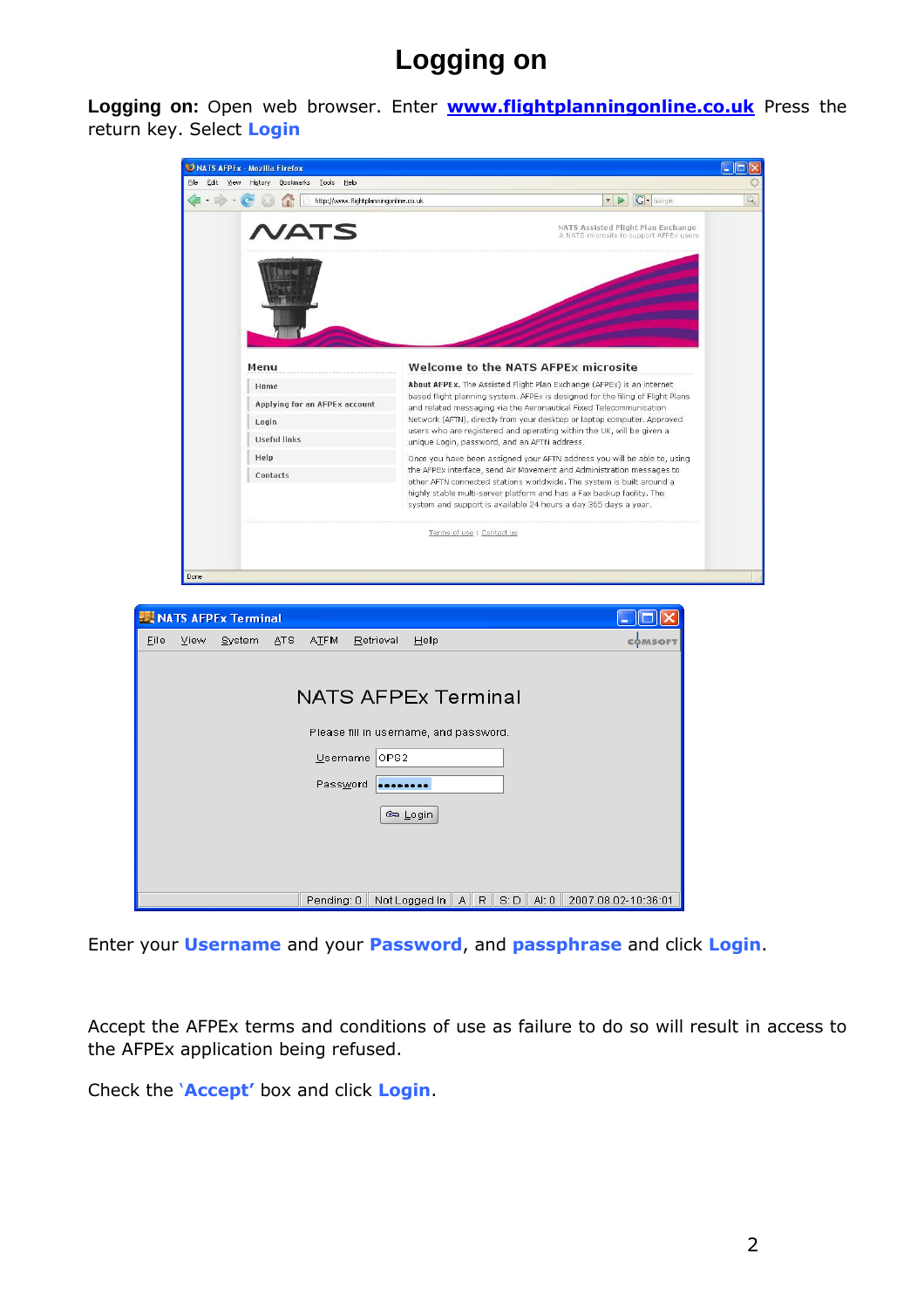### Pending Messages View

Pending message screen is displayed. On top line, click **ATS** and select **FPL.**

| NATS AFPEx Terminal                                                        |                                       |          |            |                                                             |
|----------------------------------------------------------------------------|---------------------------------------|----------|------------|-------------------------------------------------------------|
| ATFM<br>Retrieval<br>Eile<br>View<br>System<br>ATS<br>Help<br>COMSOFT      |                                       |          |            |                                                             |
| 酓<br>품<br>$\sum_{i=1}^{n}$<br>⊠∥<br>$\blacktriangleright$<br>$\infty$<br>Ķ |                                       |          |            | 10:52:50                                                    |
| <b>Pending Messages</b>                                                    |                                       |          |            | You have 2 pending messages.                                |
| Monitored                                                                  | Prio                                  | Time     | Type       | Message                                                     |
| <b>EGTESTAB</b><br>$\overline{\mathsf{M}}$ GG                              |                                       | 02 10:50 | <b>FRE</b> | <b>HELLO NATS</b>                                           |
| $\overline{\mathsf{M}}$ GG                                                 |                                       | 02 10:51 | <b>FRE</b> | WE ARE MIGRATING TO COMSOFT'S CADAS SYSTEM)                 |
| ▴▾                                                                         |                                       |          |            |                                                             |
|                                                                            | LYA1814 021049                        |          |            |                                                             |
|                                                                            | <b>GG EGTESTAB</b><br>021050 EGTESTAB |          |            |                                                             |
|                                                                            | HELLO NATS                            |          |            |                                                             |
|                                                                            |                                       |          |            |                                                             |
|                                                                            |                                       |          | Pending: 2 | B.<br>TSTOPS/OPS2<br>7S:1<br>AI: $0$<br>2007.08.02-10:52:50 |

New messages are displayed here, including serviceability messages. Once sent your FPL will appear in your message folders outbox. Click **View**, **Message Folders**, and double click on **Out.**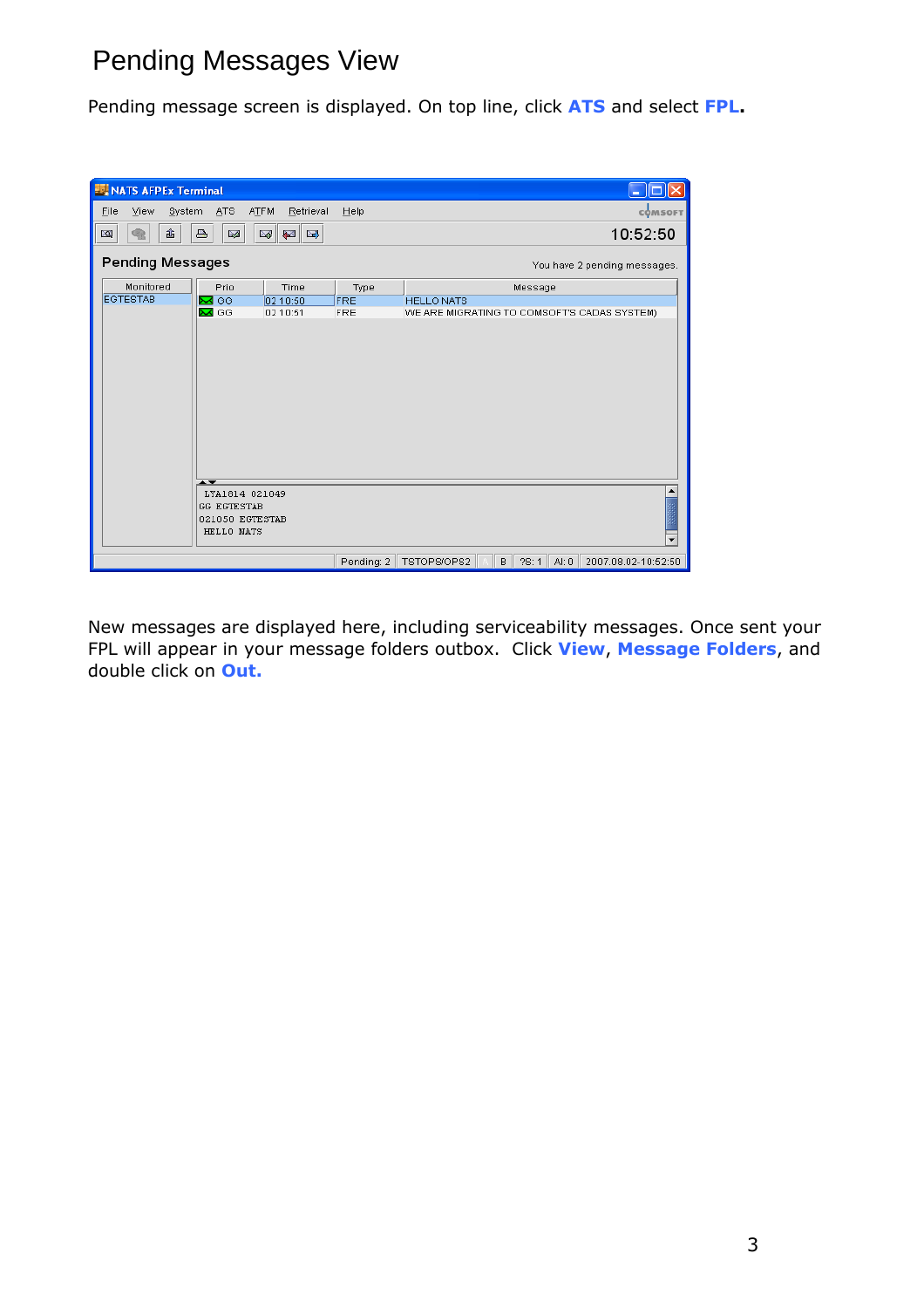## Creating an FPL Message

#### FPL form appears.

| View Edit<br>File     | Help<br>NATS                                                                                                                         |
|-----------------------|--------------------------------------------------------------------------------------------------------------------------------------|
| ⊟<br>凾<br>$\sqrt{2}$  | Á.                                                                                                                                   |
| Missing equipment     |                                                                                                                                      |
| Prio.<br>Addressees   |                                                                                                                                      |
| $FF -$<br>LFABZPZX    |                                                                                                                                      |
| Filing Time           | Originator<br>Bell<br>Address To IFPS<br>Full Addressees List<br>系<br>EGLLZPZX<br>* Extra Addr.<br><b>Extended Header</b>            |
|                       |                                                                                                                                      |
| 7/Aircraft ID         | TEST7<br><b>SSR</b>                                                                                                                  |
| 8/Flight Rules        | $I -$<br>Type of Flight                                                                                                              |
| 9/Number              | Wake Turbulence  L<br>Type of Aircraft   L200                                                                                        |
| 10/Equipment          | I C                                                                                                                                  |
| 13/Departure          | ZZZZ<br>1134<br>Time                                                                                                                 |
| 15/Spec               | F190<br>NO240<br>Altitude/Level                                                                                                      |
| Route                 | DCT HASTINGS DCT                                                                                                                     |
| 16/Destination   LFAB | Total EET 0632<br>Alternate<br>2nd                                                                                                   |
| 18/ <u>O</u> ther     | DEP/SCADGHILL DOF/071210                                                                                                             |
|                       |                                                                                                                                      |
|                       | Activate supplementary information<br>Item 19 information is not part of message body<br>UHF VHF ELT                                 |
| 19/Endurance          | E<br>0900<br>Person on Board TBN<br>Emergency Radio<br>IV.<br>ΙU                                                                     |
| Survival Equipment    | POLAR DESERT MARITIME JUNGLE<br>LIGHT FLUORES UHF VHF<br>$\sqrt{P}$<br>।ऽ।<br>$\lceil M \rceil$<br>ID<br>Jackets<br>L<br>F<br>υ<br>V |
| Dinghies              | Number<br>Capacity<br>Cover   C   Colour<br>D                                                                                        |
| Colour and Markings   |                                                                                                                                      |
| Remark                | 'N                                                                                                                                   |
| Pilot                 | J SMITH                                                                                                                              |

Mandatory fields are highlighted with a red  $[x]$ . Hovering over text boxes provides assistance/advice. If invalid data is entered the red  $[x]$  remains until valid data entered.

The following is a step by step guide to completing a VFR Flight Plan.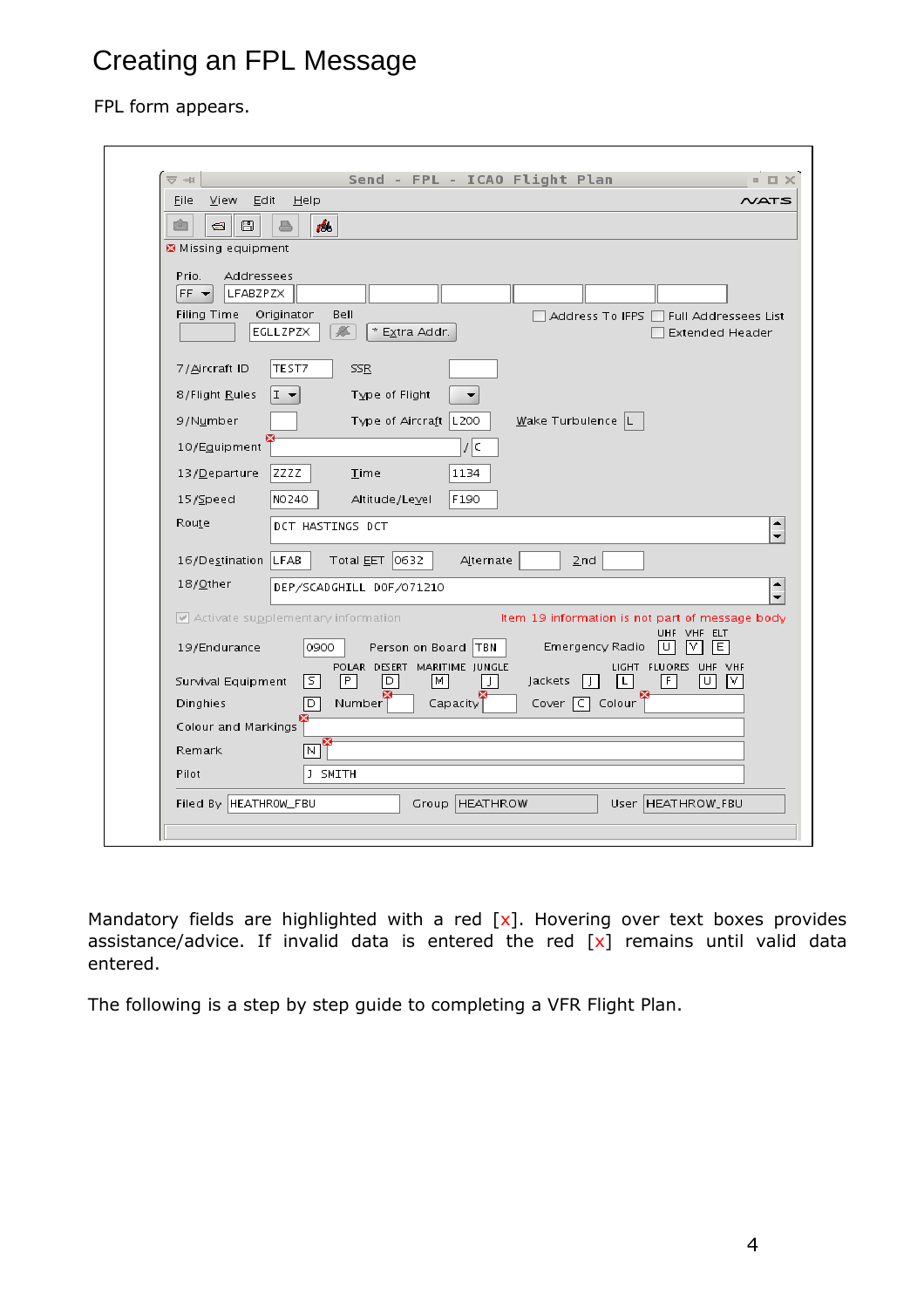#### **Step 1**

Start at item 7. We will return to the addressing at the end.

Enter aircraft call-sign or registration.

Go to item 8. Click on down arrow, from drop down list, click to select **VFR** (if appropriate) flight rules. In the same way select **G** from the drop-down list for type of flight.

In item 9 enter the type of aircraft. Alternatively, **right click** in this box. Search aircraft type by scrolling through list. Clicking on aircraft type, click **OK.** Aircraft type is entered and appropriate wake turbulence category. Aircraft type is not listed? - Enter '**ZZZZ**' and in item 18 enter **TYP/** plain language description of aircraft type.

| ′ त्त्                                                | Search Aircraft Type                                           |   |                 | ×                           |
|-------------------------------------------------------|----------------------------------------------------------------|---|-----------------|-----------------------------|
| Search Aircraft Type<br>No entry is selected          |                                                                |   |                 |                             |
| Aircraft Type Name<br>L <sub>2</sub><br>Search result |                                                                |   |                 | <b>86</b> Search            |
| Type<br>L200<br>L29<br>L29A                           | Name<br>Morava, L-200 Morava<br>Delfin<br>Jetstar 8, Jetstar 6 | Μ | Wake Turbulence | 圖 View                      |
| L29B                                                  | Jetstar 731, Jetstar 2                                         | М |                 | ← Previous<br><b>◆</b> Next |
|                                                       |                                                                |   | $\sqrt{\alpha}$ | $X \subseteq$ ancel         |

Items 10 – Hover over this box for help selecting the aircraft equipment.

Item 13 – Enter location indicator of departure airfield, or **right click** in this box to display search facility on all aerodromes. Select airfield by clicking on your selection and click **OK**. If airfield has no 4 letter id enter '**ZZZZ**'. Add **DEP/**plain language description to field 18.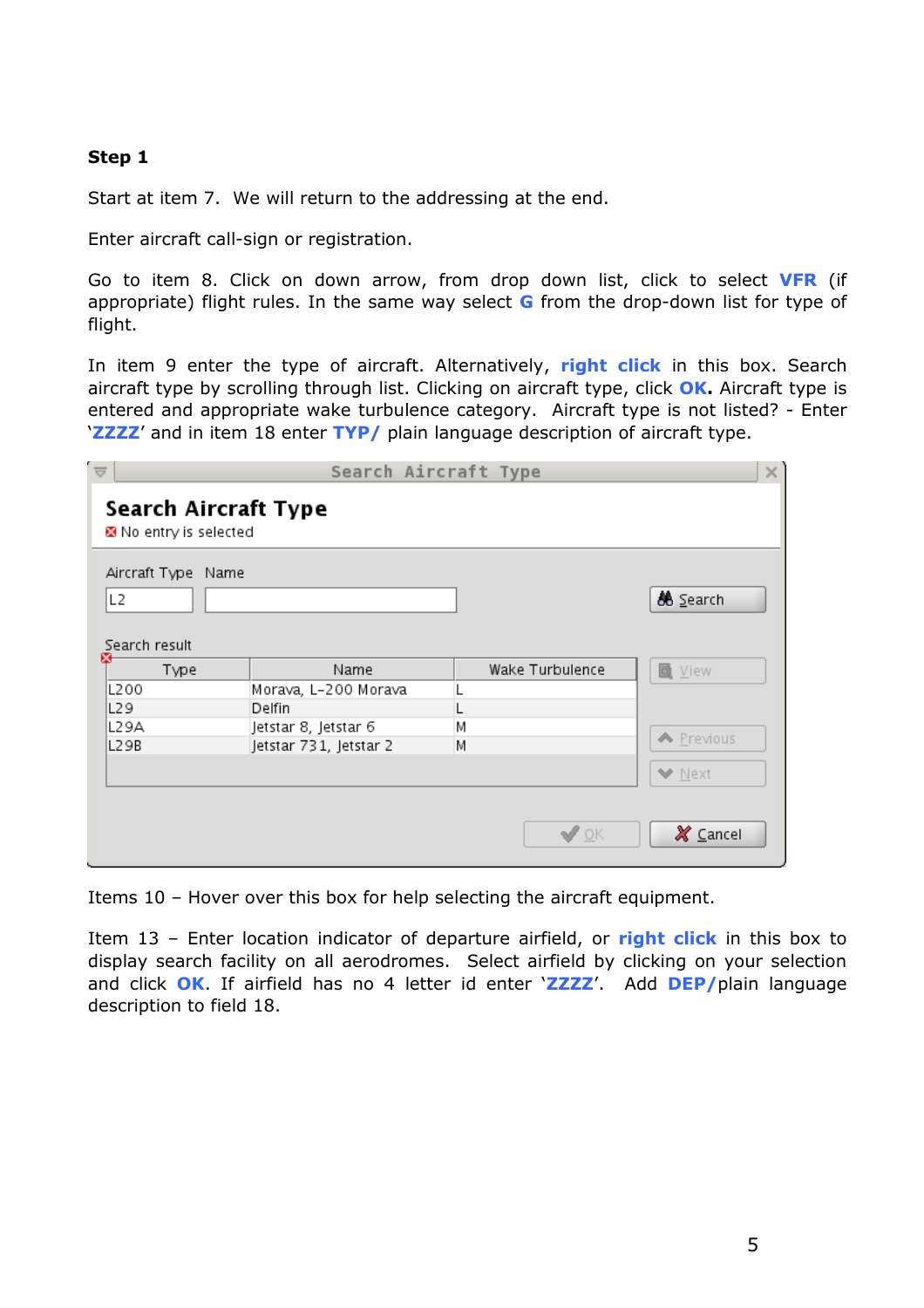#### Search Aerodrome

■ No entry is selected

| Aerodrome IATA<br>Search result | Name     |             |                          | <u>Search</u> |
|---------------------------------|----------|-------------|--------------------------|---------------|
| ▩<br>ADID                       | Name     | <b>IATA</b> | <b>FIR</b>               | 圖 View        |
| AGAF                            | AFUTARA  |             |                          |               |
| <b>AGAR</b>                     | ARONA    |             |                          |               |
| AGAT                            | ATOIFI   |             |                          |               |
| AGBA                            | BARAKOMA |             |                          | ← Previous    |
| AGBT                            | BATUNA   |             |                          |               |
| AGEV                            | CEVA     |             | $\overline{\phantom{a}}$ | ₩ Next        |
|                                 |          |             | $\sqrt{2K}$              | X Cancel      |

Item 15 – Enter speed and cruising flight level. **Hover** over these boxes for assistance. Enter routeing information. (VFR routeing assistance may be available from your airfield of departure).

Item 16 – Enter location indicator for destination airfield. **Right click** in this box for assistance as in item 13. If airfield has no 4 letter identifier, enter '**ZZZZ**'. Add **DEST/**plain language description to field 18.

Enter total elapsed time and alternate Airfields. If airfield has no 4 letter identifier, enter '**ZZZZ**'. Add **ALTN/**plain language description to field 18.

Item 18 – Complete elapsed times, and other information. AFPEx system will put in correct order. Use **RMK/** to enter other information e.g.Pilot's/Responsible Person's contact telephone number, etc.

Item 19 – Must be completed in all cases.

#### **STEP 2**.

Addressing. The AFPEx system will have already addressed to the Departure, Destination and Alternate airfields. (In the case of IFR it will address to IFPS). **Hover** over next empty box. **Right click**, Select **VFR Addresses.** From list **click** on every **country** that you will **depart**, **overfly** and **land**, plus any other **domestic requirement**. The addressing help provided is dependant on the flight rules selected. Check item 8.

#### **STEP 3**

**Click** on the **'Send'** Icon ( ) located at the top left of the FPL form. Proof of sending can be found in your message folders outbox. No reply will be received for a VFR flight Plan.